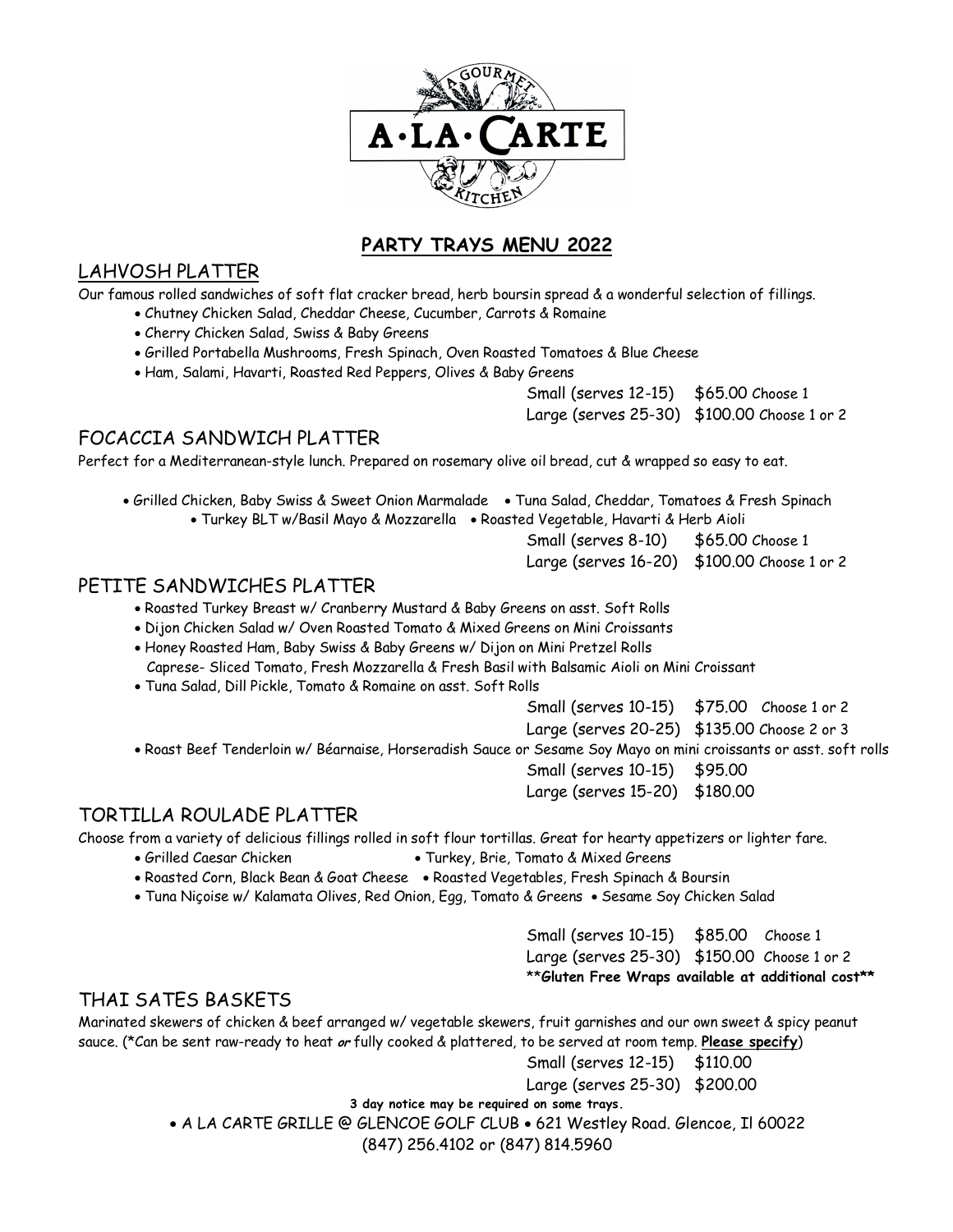# QUESADILLA PLATTER

Stuffed quesadilla wedges arranged with sour cream & salsa- to serve room temperature, or if you choose, packaged, ready to re-heat. Great for appetizers, snacks or lunch.

- Roasted Vegetable & Cheese Grilled Chicken, Cheese & Tomatillo Salsa Four Cheese
- Southwest BBQ Meat & Monterey Jack Caramelized Onion, Goat Cheese & Fresh Spinach

Small (serves 12-15) \$75.00 Choose 1

Large (serves 25-30) \$140.00 Choose 1 or 2

## FIESTA DIPS AND CHIPS

Choose your favorite dips to be served with blue & yellow corn tortilla chips.

- 
- Fresh Guacamole Black Bean Dip Tomatillo Salsa
- Chipotle Salsa Roja Chile Con Queso Dip (best served warm) Spicy Corn Relish
	- Small (serves 10-15) \$45.00 Choose 2

Large (serves 25-30) \$80.00 Choose 2 or 3

# ARTISAN CHEESE PLATTER

Beautifully arranged imported & domestic cheese assortment, garnished with fresh fruit, spiced nuts & olives. Crackers and sliced Italian bread sent packed separately.

> Small (serves 10-15) \$90.00 Large (serves 25-30) \$165.00

# BRIE EN CROUTE PLATTER

One kilo brie ready to be baked & served warm with crackers, sliced crusty bread & garnished with fresh fruits. Serve as an appetizer or with dessert. Choices:

- -

• Toasted Almond • Cranberry (in season) • Mushrooms & Roasted Sweet Garlic

• Plain • Apricot • Caramel & Toasted Walnuts

Serves 25-30 \$65.00

# GARDEN CRUDITE BASKET

An outstanding array of crisp seasonal vegetables artistically arranged w/ our own flat breads & your choice of dip. Garnished w/ olives, marinated artichokes & cornichons:

- Dill Dip Curry Dip Spinach Dip
- Roasted Red Pepper Dip Lemon Dill Caper Dip Hummus
	- Small (serves 10-15) \$55.00 Choose 1 dip Large (serves 20-30) \$90.00 Choose 1 or 2 dip

# MEDITERRANEAN CROSTINI PLATTER

Lightly toasted garlic crostini & fresh Italian bread all ready to be dipped in our luscious spreads!

Chilled: • Herb Goat Cheese Dip & Fresh Tomato Basil Salsa

Warm: • Baked Marinara w/ Goat Cheese or Parmesan-Artichoke Dip

Small (serves 12-20) \$65.00

Large (serves 25-30) \$100.00

# SMOKED SALMON CHEESECAKE

A spreadable savory smoked salmon cheesecake served with bread and crackers. Great spread on bagels for a brunch or as a light appetizer.

Serves 25-35 \$55.00

• A LA CARTE GRILLE @ GLENCOE GOLF CLUB • 621 Westley Road. Glencoe, Il 60022 (847) 256.4102 or (847) 814.5960 alacarte.catering@sbcglobal.net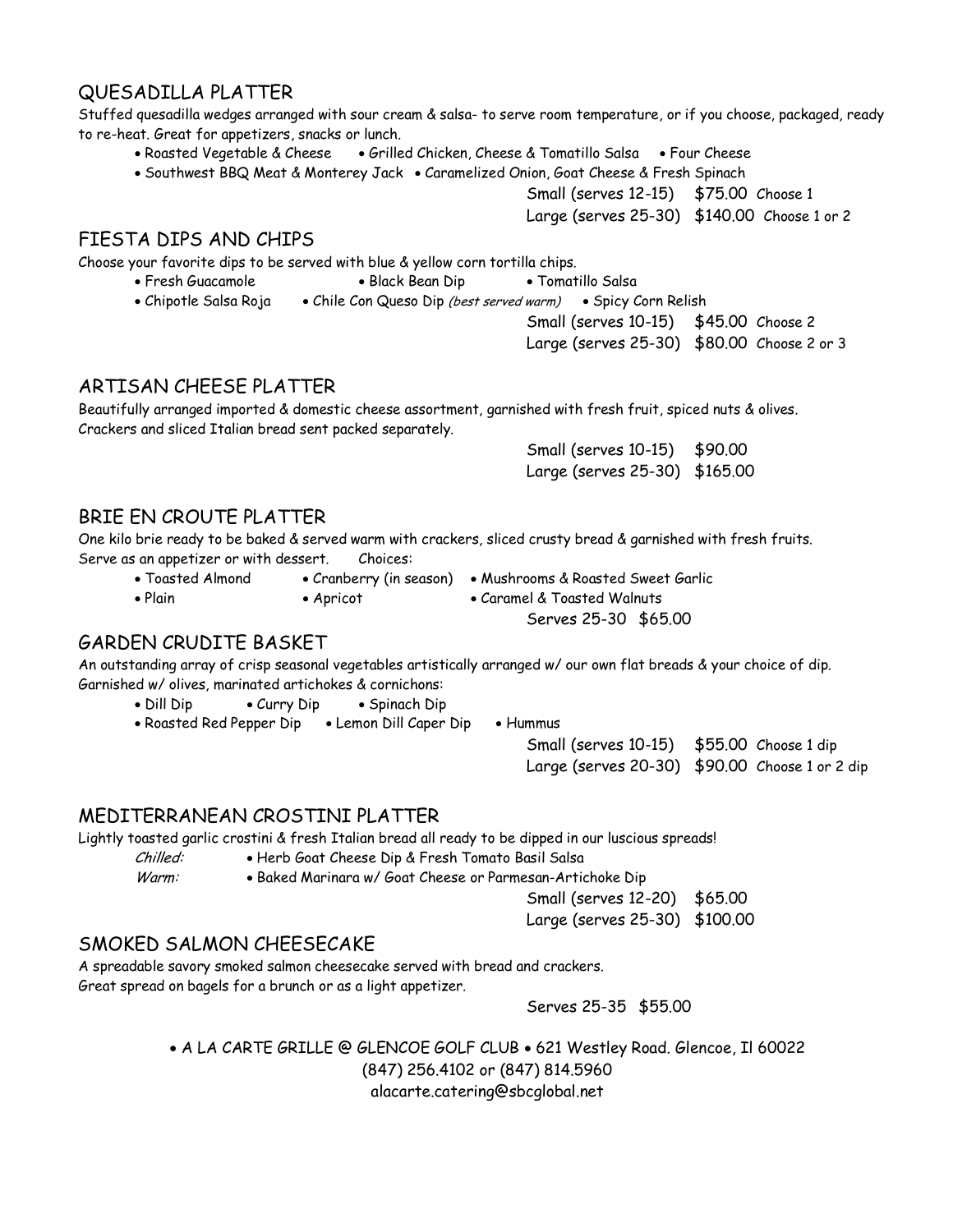#### COLD HORS D'OEUVRES PLATTER

A beautiful array of bite-sized hors d'oeuvres including mini chutney chicken lahvosh roulades, smoked salmon mousse crepettes, grilled portabella & new potato skewers, ham wrapped artichoke hearts w/goat cheese & cornichons w/asiago.

> Small (serves 15-20) \$100.00 Large (serves 25-30) \$195.00

#### MEATS & CHEESES

A tempting variety of everything you could need to make your own exciting mini sandwiches! Includes: • Roasted Turkey Breast • Rare Beef Tenderloin • Cheddar, Havarti & Swiss Cheeses • Condiments • Ham • Genoa Salami • Red Onion • Lettuce & Tomato • Asst. Rolls (24 small/48large)

Small (serves 12-15) \$95.00 Large (serves 25-30) \$185.00

#### CHICKEN BREAST PLATTER

A beautiful presentation of mustard baked and herb marinated grilled chicken breast halves served with aioli & balsamic dipping sauce. Perfect for a hearty picnic, lunch or dinner!

Serves 15-25 \$135.00

#### BEEF TENDERLOIN PLATTER

Melt in your mouth medium rare roasted filet, sliced and arranged with béarnaise or horseradish. \$44 per pound

• Bread basket of 2 dozen assorted mini rolls and croissants \$25.00 (suggest 4-6 oz per person)

## CHILLED POACHED ATLANTIC SALMON

Gently poached in court bouillon, artfully decorated & arranged on your platter. Served with dilled cucumber sauce.

\*Whole Salmon (minimum size 7-9 pounds)

\$24.00 per pound (2-3 servings p/#)

#### ROASTED NEW POTATOES w/BALSAMIC ONIONS

Unusual appetizer or perfect accompaniment to any meal. Served with aioli for dipping.

Small (serves 10-15) \$55.00 Large (serves 30-40) \$90.00

#### THE ULTIMATE SALAD BOWL

Beautifully arranged salads in a wooden bowl ready to be tossed & served. Each bowl serves 12-15.

| Mixed Baby Greens: w/ romaine, artichokes, cherry tomatoes, croutons & your choice of  |          |
|----------------------------------------------------------------------------------------|----------|
| balsamic or dijon vinaigrette.                                                         | \$100.00 |
| Caesar: romaine, homemade croutons & parmesan w/ our famous creamy & tangy dressing.   | \$95.00  |
| *Add grilled chicken for an extra:                                                     | \$35.00  |
| Greek: romaine, cucumber, feta cheese, red onion, kalamata olives & tomato with        |          |
| lemon-oregano vinaigrette                                                              | \$100.00 |
| Salad Niçoise: composed salad of new potatoes, tuna, egg, green beans, tomato, romaine |          |
| & olives w/ dijon vinaigrette                                                          | \$135.00 |
| Cobb: composed salad of grilled chicken breast, romaine, egg, bacon, avocado & tomato  |          |
| w/ blue cheese dressing                                                                | \$135.00 |

Each salad bowl designed to serve 12-15 guests **3 Day notice may be required on some trays.**